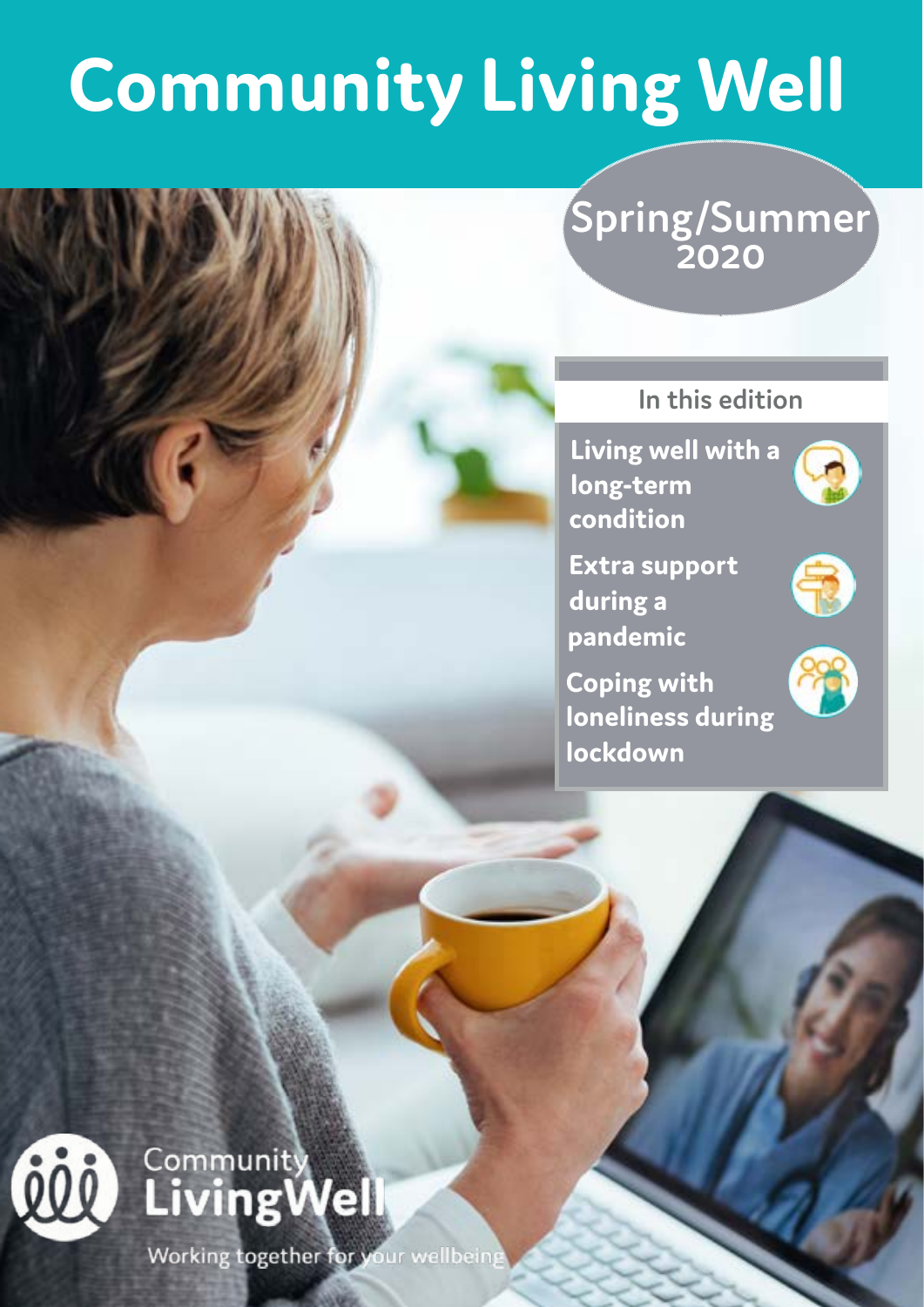# **Community Living Well**

### **Eligibility**

### Wellbeing Support

Peer Support - Groups, social events and activities bringing people together to support and learn from each other.

**Navigators** – Advice and guidance on a range of issues including benefits, debt, housing and signposting to specialist support services.

**Self-Care** – Support and activities that help you to take care of your own mental, emotional and physical wellbeing.

**Employment** – Advice and guidance on looking for work, staying in work, and improving employability skills. Community Living Well is a primary care service for anyone experiencing mental health difficulties who is 16 years old or over and signed up with a GP in Kensington and Chelsea, Queen's Park or Paddington.

### Clinical Support

**Talking Therapies** – Talking therapy or counselling that can help you if you are feeling stressed, worried or low in mood. **Primary Care Liaison** – Specialist nurseled support and access to Primary Care Psychiatry.

Community Living Well offers a different kind of mental health support. It brings people together from your local community groups, NHS and the voluntary sector in one service which will work alongside you and your GP to help you access the support you need.

Our model of care aims to:

 work as one integrated service that wraps around the individual

 work with the GP at the centre as the accountable clinician responsible for each person's treatment and care

### **Contents Editor's Letter**

**Employment** Employment during the pandemic **- pg. 16**

**Navigators** Applying for extra support - **pg. 18**

**Peer Support** Service update - **pg. 20**

**Self-Care**  Self-care services update - **pg. 22** Well Read programme case study - **pg. 23**

**Talking Therapies** Living well with a long-term condition during Covid-19 - **pg. 10**

Managing stress and anxiety during lockdown - **pg. 12**

**Primary Care Liaison Nurses**  Service update - **pg. 24**

quickly and securely by completing the form found on<br>this a page **communitylivingwell couk/self-referral-**You can refer to the Community Living Well service this page **[communitylivingwell.co.uk/self-referral](https://communitylivingwell.co.uk/self-referral-form-mental-health/)[form-mental-health/](https://communitylivingwell.co.uk/self-referral-form-mental-health/).** Alternatively, you can ask your GP to refer you.

**Resource List - pg. 25**

Welcome to the Spring/Summer 2020 edition of the Community Living Well magazine. I hope you're staying safe and staying well.

This edition is dedicated to providing you with useful advice, support and hyperlinks to help you through this pandemic. My hope is that you will find this resource useful and you will feel informed, inspired and uplifted.

Since Covid-19, we've temporarily changed the way we deliver our services. Each of our services have had to look at new ways of working so they can continue to provide our service users with support In this magazine, you'll find updates on each of our services.

You'll also find information on how to look after your mental health. If you've been furloughed or need advice on what support you may be entitled to, our Navigators and Employment team have put together some helpful information.

Remember, you're not alone and it's okay to ask for help if you need it.

As always, this magazine is about you – your concerns, achievements and ideas. If you have any suggestions, features, stories or feedback, please contact me, Michelle, at [michelle.jackson@kcmind.](mailto:michelle.jackson%40kcmind.org.uk?subject=) [org.uk](mailto:michelle.jackson%40kcmind.org.uk?subject=).

Take care and stay safe,

Clinical Services<br>
Michelle Jackson – Marketing Coordinator

#### Wellbeing Services

#### Our Partners

**Central and North West London NHS Foundation Trust** – Primary Care Liaison and Talking Therapies Services **Kensington and Chelsea Mind** – Peer Support Service **SMART** – Navigator and Employment Services **Kensington and Chelsea Social Council** – Self-Care Services

Find out more information and whether we can help you on our website **[communitylivingwell.co.uk](http://communitylivingwell.co.uk)**

### How to Refer

After we have received your information, we will be in touch within 5 working days. If you have any questions about the referral process or other parts of Community Living Well, please contact us on **020 3317 4200**

#### Special Features

Looking after your mental health during Covid-19 - **pg. 4**

Parenting in a pandemic **- pg. 6**

Coping with loneliness during lockdown - **pg. 8**

Coping with bereavement during isolation **- pg. 14**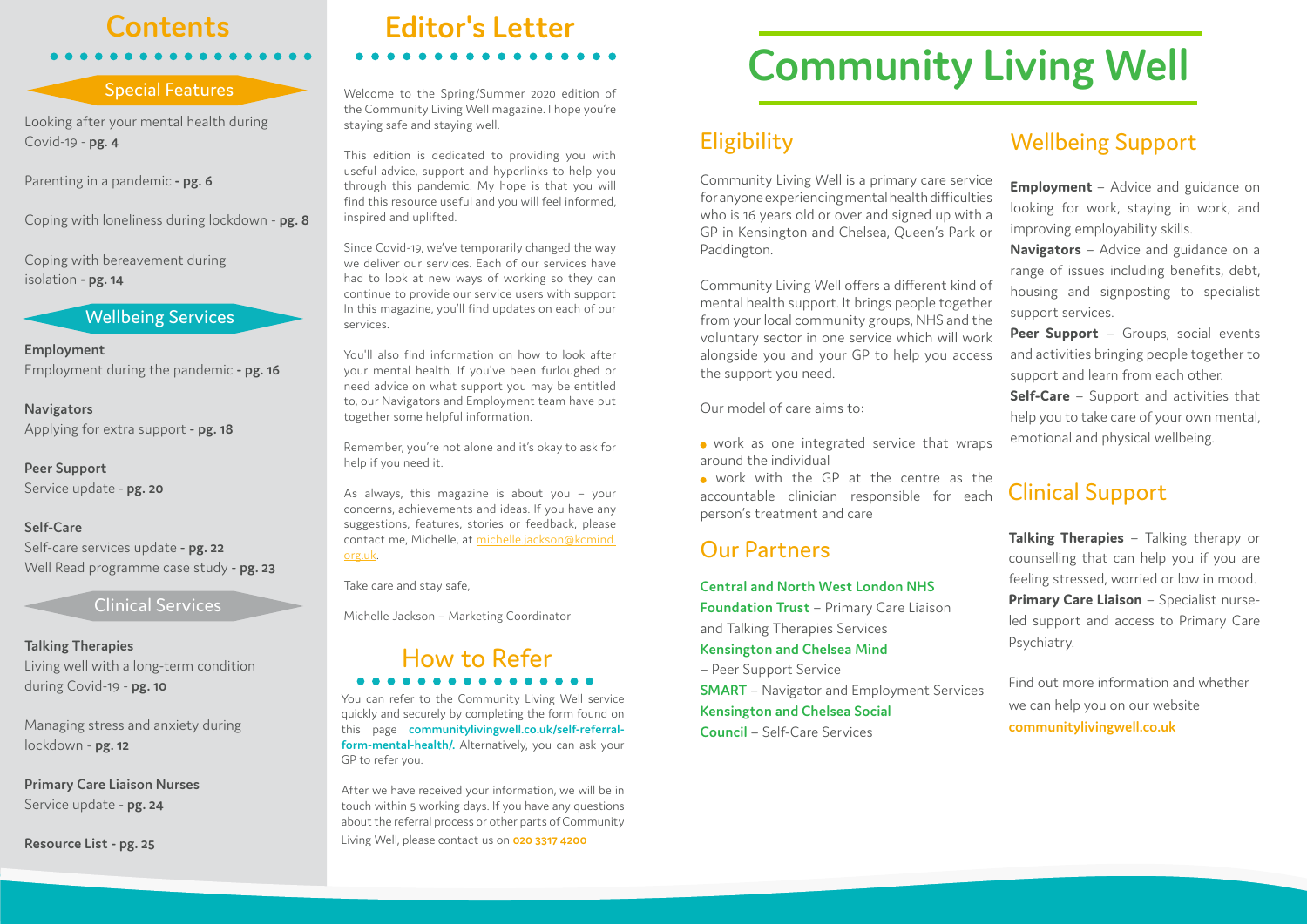**THE CALL ST WATER SIMPLE THE CALL ST WATER SIMPLE THE CALL ST WHILE THE CALL ST WHILE THE CALL ST WHILE THE CALL ST WHILE THE CALL ST WHILE THE SIMPLE THE SIMPLE THE SIMPLE THE SIMPLE THE SIMPLE THE SIMPLE THE SIMPLE THE health and wellbeing. You might be worried and anxious about how Covid-19 will affect your life and daily routine or because you are self-isolating as you, or someone you live with, has shown symptoms. While this may be a difficult and stressful time, there are some simple things you can try and do that can help your mental health and wellbeing. It is important to remember that it is okay to feel the way that you do and that everyone reacts differently.**

#### **Get as much sunlight, fresh air and nature**

Bringing nature into your everyday life can benefit both your mental and physical wellbeing. It can improve your mood, reduce feelings of stress or anger, and make you feel more relaxed. If you can, go outside for a walk and take in the sights, smells and fresh air.

However, it is possible to get the positive effects of nature while staying indoors at home. You could try:



# **health during Covid-19**<br>The alth during Covid-19 or apps that play birdsong, ocean waves Engaging in artistic activities helps reduce

- Spending time with the windows open to let in fresh air
- Listening to natural sounds, like recordings or apps that play birdsong, ocean waves or rainfall
- Spending time in your garden, if you have one, or opening your front or back door and sitting on the doorstep
- You may be able to buy seeds, flowers or plants online for delivery, to grow indoors. If you order items for delivery, remember to ask to have them left at your doorstep, to avoid face-to-face contact
- If you have safe access to a garden, you could bring home some natural materials like leaves and tree barks to decorate your living space.

#### **Take care with news and information**

It is important to stay connected with current events but remember to be careful with where you get your news and health information from. For up-to-date health advice, see the [NHS coronavirus webpage](https://www.nhs.uk/conditions/coronavirus-covid-19/) and the [GOV.UK](https://www.gov.uk/coronavirus) [coronavirus webpages.](https://www.gov.uk/coronavirus)

If news stories and social media content makes you feel anxious or confused, try limiting the amount of time you spend online.

#### **Keep your mind stimulated**

Keeping your brain occupied and active are important aspects of brain health. By challenging your brain, it increases its vitality. Here are some activities you could do daily to stimulate your mind:

- Read books, magazines and articles
- Listen to podcasts
- Complete puzzles, crosswords or Sudoku
- Learn a new language or a new skill
- Enrol in an online course on [FutureLearn](https://www.futurelearn.com/) or the [Open University](https://www.open.edu/openlearn/free-courses/full-catalogue)

Engaging in artistic activities helps reduce stress and anxiety and has been shown to alleviate symptoms associated with depression. There are lots of different ways that you can relax, take notice of the present moment and use your creative side.

Why not try:

- Arts and crafts, such as drawing, painting, collage, sewing, craft kits or upcycling
- DIY
- **Meditation**
- Playing a musical instrument, singing or listening to music
- Writing

#### **Try to keep active**

If possible, build physical activity into your daily routine. It could be something as simple as cleaning your home, walking up and down the stairs or dancing to music. Mental and physical health is linked to one another and when we feel good physically, we tend to feel more positive and better about life. When we exercise, chemicals such as serotonin and endorphins are released which help to naturally stabilise and lift our mood and improve our sleep.

#### **Find ways to fill your time**

It is easy to get bored when you are stuck indoors so it is important to find ways to spend your time. You could try having a clear out by sorting through your possessions and putting them away tidily or have a spring clean. You could also have a digital clear out by deleting old files, upgrading software, updating all your passwords or clearing out your inbox.

#### **Get a good night's sleep**

You may find yourself struggling to get to sleep because of anxiety or worry about the current situation. However, it's important that you get a good night's sleep as it makes a difference to how we feel mentally and physically.

Try to maintain a regular sleeping pattern and keep up good sleep hygiene practices such as avoiding screens before bed, cutting back on caffeine and creating a restful environment.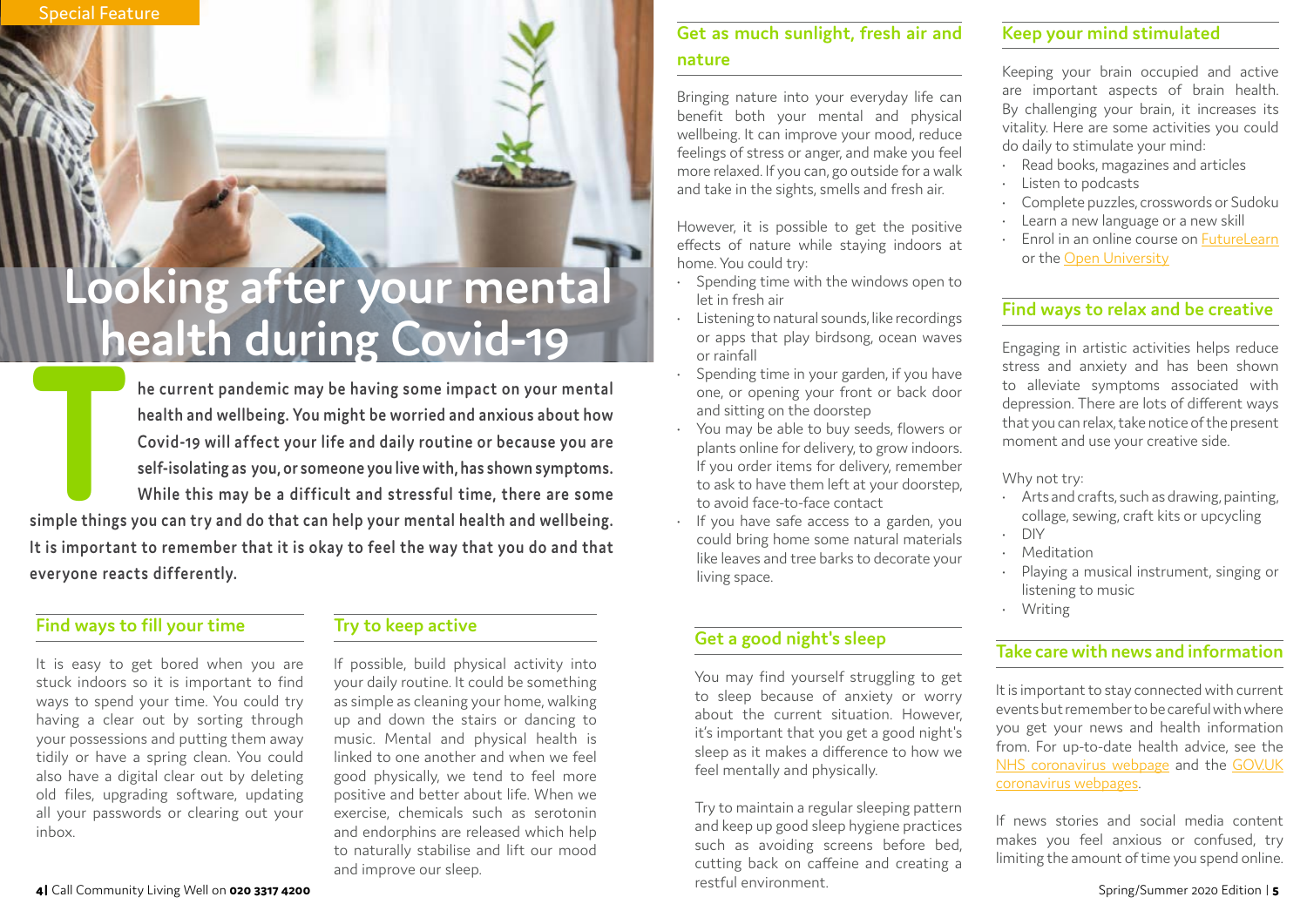#### **Create structure**

Having a flexible but consistent daily routine will help add structure into yours and your children's day. This will help children feel more secure. Make sure to include your children when planning a routine such as making a school timetable, and don't forget to include exercise in each day. This helps with stress, and kids and teenagers with lots of energy to burn will appreciate it!

#### **One-on-one time**

This is a great opportunity for parents to build better relationships with their children and teenagers. Set some time aside everyday to

best. Reiterate the importance of hand washing or make a fun activity out of showing them how to wash their hands properly. Ask them if they have any questions and check to see if they are okay. Remind them that you care and they can talk to you anytime.

#### **Give yourself a break**

Coping with feelings of anxiety and low mood while trying your best to raise a family can bring about feelings that you are not doing a good enough job. It is important to remember that the pandemic is temporary, you are doing the best you can in making sure your children are supported and that help is available to support you on this journey.

### **Helpful resources**

Try these simple, helpful tips and tricks developed by King's College London, NHS South London and Maudsley and Maudsley Charity, to help make family life a little bit more manageable.

**School closures, working from home and social distancing – it is a lot to navigate for anyone, but especially for parents.**<br>Fear, uncertainty and being in lockdown can make it tough for parents to keep a sense of calm in **it is a lot to navigate for anyone, but especially for parents. Fear, uncertainty and being in lockdown can make it tough for parents to keep a sense of calm in the household. We have collected some tips to help parents, including new parents, manage this new, temporary normal.**

#### **Website:** [Families Under Pressure](https://familiesunderpressure.maudsleycharity.org/)

For advice on parenting during the pandemic and national guidance.

**Website**: [https://ihv.org.uk/families/](https://ihv.org.uk/families/parenting-through-coronavirus-covid-19/) [parenting-through-coronavirus-covid-19/](https://ihv.org.uk/families/parenting-through-coronavirus-covid-19/)

For advice on what to do if your child is sick, [please download and read this](https://www.rcpch.ac.uk/sites/default/files/2020-04/covid19_advice_for_parents_when_child_unwell_or_injured_poster.pdf) [guidance put together by the Royal College](https://www.rcpch.ac.uk/sites/default/files/2020-04/covid19_advice_for_parents_when_child_unwell_or_injured_poster.pdf) [of Paediatrics and Child Health.](https://www.rcpch.ac.uk/sites/default/files/2020-04/covid19_advice_for_parents_when_child_unwell_or_injured_poster.pdf)

### **Pregnant during Pregnant during<br>
Covid-19?**

You will still have regular appointments and scans while you are pregnant. But there may be some changes:

spend with each child. Examples of activities that you could do together include doing a chore, going for a walk and talking about something they like or cooking a favourite meal. One-to-one time is free and fun and by spending time with them daily, it helps them feel loved and secure and shows them that they are important.

#### **Be open and honest**

Having a conversation about isolation and social distancing with your children can be a tough subject to tackle. Be willing to talk to them about Covid-19 as they will have already heard something. Before having the conversation, think about how much they will understand. Remember, you know them

# **Parenting in a Pandemic**

Spring/Summer 2020 Edition | **7**

**Are you experiencing some of the issues mentioned and would like support?**

To refer yourself to the Talking Therapies service, please fill out the form available here: [communitylivingwell.co.uk/self](https://communitylivingwell.co.uk/self-referral-form-mental-health/)[referral-form-mental-health/](https://communitylivingwell.co.uk/self-referral-form-mental-health/) or call 020 3317 4200

If you are pregnant, you may be unsure how Covid-19 could affect you, your baby and your pregnancy care.

It is important to let your midwife or maternity care team know if you have symptoms of coronavirus, and to ask them for help with any other concerns as you usually would.

- midwife appointments are online, by phone or by video call
- if you need a scan, you may need to go on your own

For more information and support, check out these resources for managing pregnancy during this time:

- The [NHS website has information on](https://www.nhs.uk/conditions/coronavirus-covid-19/people-at-higher-risk-from-coronavirus/pregnancy-and-coronavirus/)  [pregnancy and coronavirus](https://www.nhs.uk/conditions/coronavirus-covid-19/people-at-higher-risk-from-coronavirus/pregnancy-and-coronavirus/)
- If you need help with day-to-day things call the NHS Volunteer Responders on 0808 196 3646
- Download and read [NHS England's](https://www.england.nhs.uk/coronavirus/publication/maternity-leaflets/)  [maternity leaflets](https://www.england.nhs.uk/coronavirus/publication/maternity-leaflets/)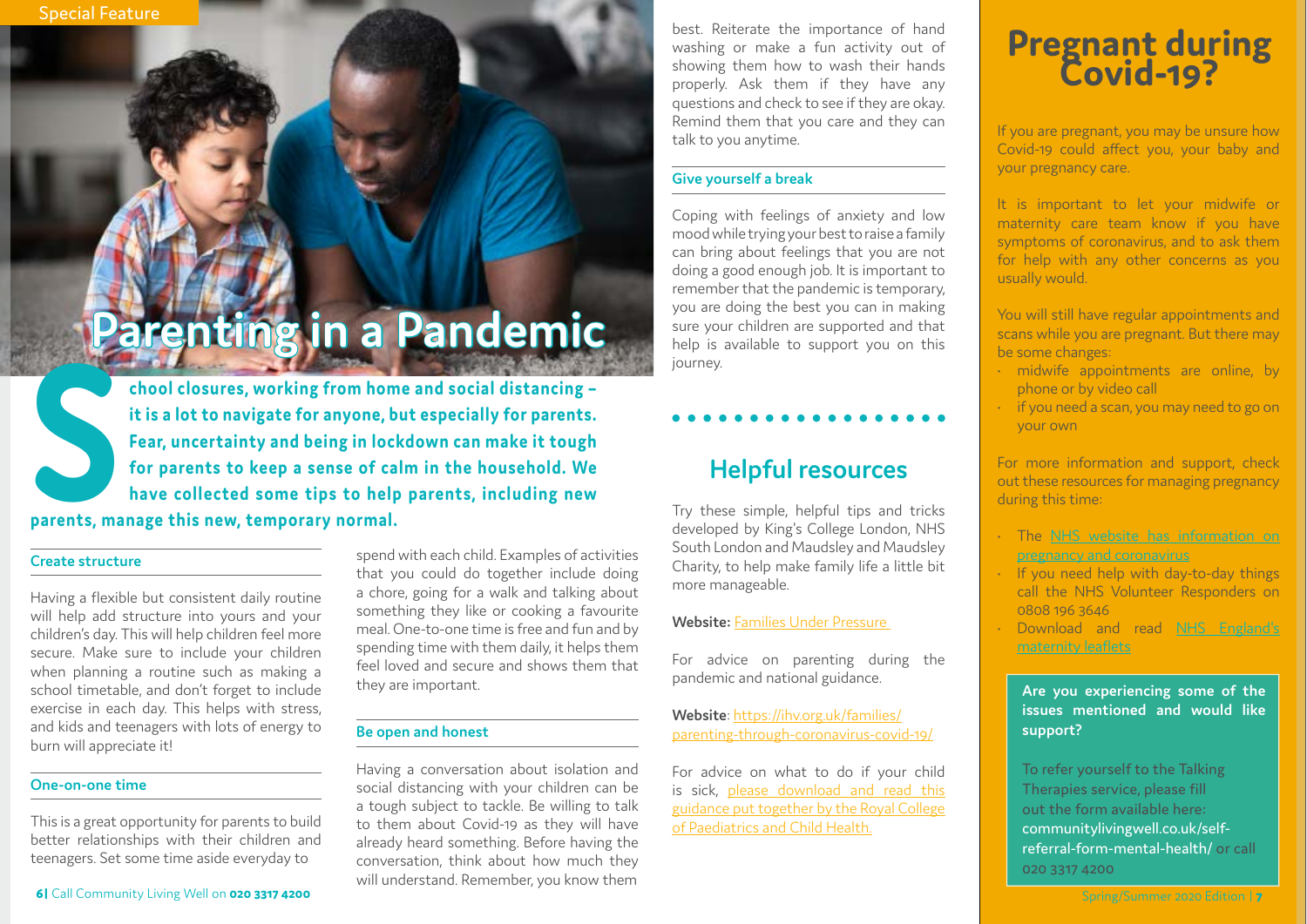The good news is social distancing and self-isolation does not mean being alone.

**away the little connections we make as people are forced to stay home and only leave the house forced**<br> **the house forced**<br> **the spread of**<br> **the house for exercise or for<br>
Covid-19. But with essential travel.<br>
<br>
<b>limited human contact it can**<br>
The good news is social

> Here are our tips on how to stay engaged and connected with others to keep positive and mentally healthy.

**ocial distancing and self-isolation are important to curb the spread of Covid-19. But with** 

**limited human contact it can have a significant impact on our mental wellbeing, particularly with feelings of loneliness. Some of us rely on the small day-to-day interactions that give us a sense of connection, such as, buying a coffee, going to work or even going to the gym. However, self-isolation and social distancing take** 

#### Sign up to a telephone befriending service

Various organisations offer a befriending service where someone will call you to see how you are doing and for a general chat. It is free and the interaction will help ease the feelings of loneliness. [Visit](https://www.peoplefirstinfo.org.uk/going-out-staying-in/things-to-do/befriending-services/)  [the People First Info websit](https://www.peoplefirstinfo.org.uk/going-out-staying-in/things-to-do/befriending-services/)e for a list of organisations offering a telephone befriending service.

#### Listen to the radio

Hearing the voice of a friendly and familiar presenter can be particularly comforting if you are on your own. And knowing that lots of other people are out there listening along too can help foster a sense of wider social connection.

You may get the same comfort from listening to podcasts or audiobooks.

#### Plan home-based activities

If you do not have access to a phone or the internet, distraction techniques can help decrease feelings of isolation and loneliness. Use this time to try new and exciting activities you have always wanted to try but have not had time to. Things you could do include:

- Reading
- Picking up a new hobby or learning a new skill, such as, knitting, drawing or gardening
- Learning a new language using apps such as [Duolingo](https://www.duolingo.com/) or explore [FutureLearn's language courses](https://www.futurelearn.com/subjects/language-courses)

Consider goals you want to achieve so you can use this time productively.

# Coping with loneliness during



#### Stay in virtual contact

Technology has become an important source of keeping in touch during these strange times. While meeting up with family and friends may not be possible right now, you can stay in touch using your mobile phone, tablet or computer. Picking up the phone and calling a family member or friend can help reduce feelings of isolation and make you feel more connected just by hearing someone else's voice.

Download apps and chat, share updates and pictures to keep your spirits up when things are tough. You can also set up group video chats on Skype or Zoom to pretend you are catching up at a public space, even when you are at home.

#### Attend a virtual tour or event

Local and international attractions such as zoos and museums are offering opportunities to enjoy what they offer digitally and best of all, for free. Here are some you can visit now:

- [Natural History Museum Virtual Tour](https://www.nhm.ac.uk/visit/virtual-museum.html)
- [National Gallery Virtual Tour](https://www.nationalgallery.org.uk/visiting/virtual-tours)
- [Vatican Museum Virtual Tour](http://www.museivaticani.va/content/museivaticani/en/collezioni/musei/tour-virtuali-elenco.1.html)
- [Musée d'Orsay Virtual Tour](https://artsandculture.google.com/partner/musee-dorsay-paris)

#### Join or start an online group

Being in a group with other people that share a mutual interest can help with feelings of loneliness. There are lots of different groups out there, from book clubs to choirs. You could also create your own group. Have a look at these options:

- [Virtual Choirs on the TimeOut website](https://www.timeout.com/news/you-can-now-sing-along-with-strangers-in-these-virtual-choirs-032420)
- [National Centre for Writing Book Club](https://nationalcentreforwriting.org.uk/article/join-the-ncw-virtual-book-club/)
- [Classical-Music's virtual orchestra, choirs](http://www.classical-music.com/article/how-join-virtual-orchestras-choirs-and-music-masterclasses-online)  [and music masterclass](http://www.classical-music.com/article/how-join-virtual-orchestras-choirs-and-music-masterclasses-online)
- [Creativity 4 Wellbeing Art Group](https://www.ahsw.org.uk/sector-opportunities/creativity-4-wellbeing-the-holburne-museums-virtual-art-group/)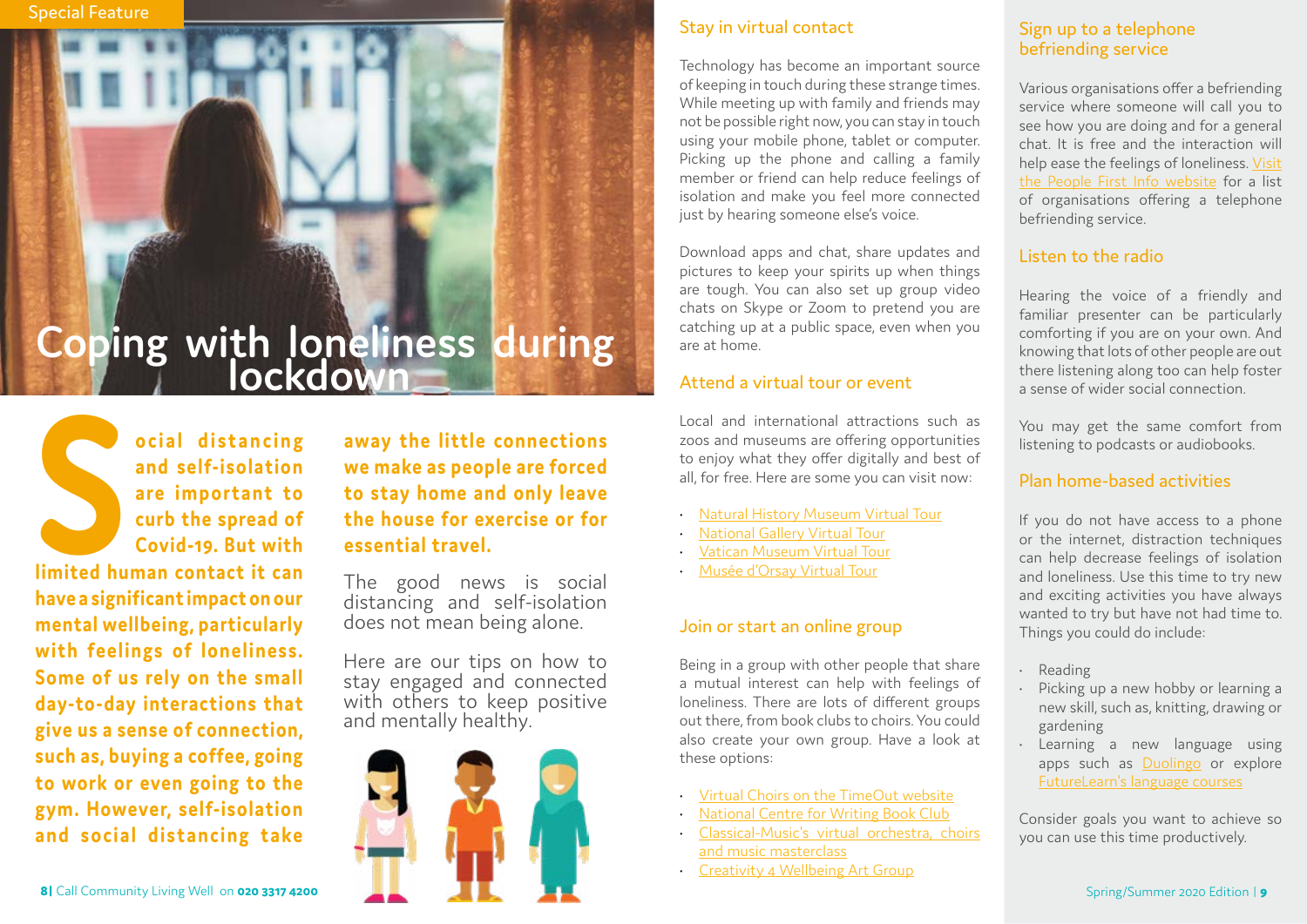#### **Have a plan for getting your prescriptions**

Make sure you have a plan with your GP to organise repeat prescriptions. If you are unable to leave the house because you are shielding, meaning you are considered a vulnerable person and need to stay indoors for 12 weeks, organise to have a friend or family member to pick up your prescriptions. If you don't have a family member or friend to do this for you, get in touch with your pharmacy as they may be offering a delivery service. There may also be volunteers in your area to help deliver your prescriptions to you.

**AVING** A LONG-TERM health condition (such as diabetes, respiratory or cardiac conditions) during the pandemic can bring extra challenges to our ability to manage our health and wellbeing. During this time of uncertainty, respiratory or cardiac conditions) during the pandemic can bring extra challenges to our ability to manage our health and wellbeing. During this time of uncertainty, our daily lives have changed a lot. If you have a long-term health condition, tips to help you manage your long-term health condition during this time.

#### **Speak to your GP**

If you normally would stay in touch with your GP, ask them how they will continue to support you during this time with appointments and follow-ups.

#### **Keep support numbers and important information nearby**

Have a list of important phone numbers , including your GP surgery, pharmacy, local support and information somewhere easy to find so that you have all the information you need in one easy-to-access space.

It is important to continue monitoring your condition and be aware of how you are feeling. When planning your daily routine, make sure to include your checks (e.g. tracking your blood glucose) and your medication.

#### **Stick to facts**

Find credible sources you can trust such as [GOV.UK](https://www.gov.uk/coronavirus) or the [NHS website](https://www.nhs.uk/conditions/coronavirus-covid-19/) and fact-check information you read or hear from other people. You might also want to consider limiting the time you spend watching, reading or listening to news, including on social media.

#### **Look after your body**

Our physical health has a big impact on how we feel mentally. Try to eat healthy, well-balanced meals, drink enough water and exercise regularly, if you can. It may be a scary thought leaving your house during this time to go out for a walk. However, you can stay indoors and try a home workout or walk up and down the stairs.

#### **Be aware and recognise your skills and strengths that have helped you to manage**

When times are tough, it is easy to forget your ability to manage. Remember that you have managed well outside of Covid-19 and you can continue to manage while in selfisolation.

To refer yourself to the Talking Therapies service, please fill out the form available here: [communitylivingwell.co.uk/self](https://communitylivingwell.co.uk/self-referral-form-mental-health/)[referral-form-mental-health/](https://communitylivingwell.co.uk/self-referral-form-mental-health/) or call 020 3317 4200



#### **Monitor your condition**

#### **Feel prepared**

Think through a normal week: how will it be affected and what do you need to do to solve any problems? Who do you need to get in touch with for help and support?

**10** Call Community Living Well on **020 3317 4200**  $\sqrt{OU}$ .

### **Helpful resources**

#### **Websites**

[NHS: Advice about your condition and](https://www.nhs.uk/conditions/coronavirus-covid-19/people-at-higher-risk-from-coronavirus/advice-about-your-condition-and-coronavirus/) [coronavirus](https://www.nhs.uk/conditions/coronavirus-covid-19/people-at-higher-risk-from-coronavirus/advice-about-your-condition-and-coronavirus/)

[NHS: If you're at risk from coronavirus](https://www.nhs.uk/conditions/coronavirus-covid-19/people-at-higher-risk-from-coronavirus/if-youre-at-very-high-risk-from-coronavirus/) [\(clinically extremely vulnerable\)](https://www.nhs.uk/conditions/coronavirus-covid-19/people-at-higher-risk-from-coronavirus/if-youre-at-very-high-risk-from-coronavirus/)

[NHS: If you live with someone at high risk](https://www.nhs.uk/conditions/coronavirus-covid-19/people-at-higher-risk-from-coronavirus/if-you-live-with-someone-at-very-high-risk-from-coronavirus/) [from coronavirus \(clinically extremely](https://www.nhs.uk/conditions/coronavirus-covid-19/people-at-higher-risk-from-coronavirus/if-you-live-with-someone-at-very-high-risk-from-coronavirus/) [vulnerable\)](https://www.nhs.uk/conditions/coronavirus-covid-19/people-at-higher-risk-from-coronavirus/if-you-live-with-someone-at-very-high-risk-from-coronavirus/)

[GOV.UK: Guidance on shielding and](https://www.gov.uk/government/publications/guidance-on-shielding-and-protecting-extremely-vulnerable-persons-from-covid-19/guidance-on-shielding-and-protecting-extremely-vulnerable-persons-from-covid-19) [protecting people who are clinically](https://www.gov.uk/government/publications/guidance-on-shielding-and-protecting-extremely-vulnerable-persons-from-covid-19/guidance-on-shielding-and-protecting-extremely-vulnerable-persons-from-covid-19) [vulnerable from Covid-19](https://www.gov.uk/government/publications/guidance-on-shielding-and-protecting-extremely-vulnerable-persons-from-covid-19/guidance-on-shielding-and-protecting-extremely-vulnerable-persons-from-covid-19)

[RBKC: Covid-19 hub and support for](https://www.rbkc.gov.uk/coronavirus-covid-19/covid-19-hub-and-support-residents/covid-19-hub-and-support-vulnerable) [vulnerable residents](https://www.rbkc.gov.uk/coronavirus-covid-19/covid-19-hub-and-support-residents/covid-19-hub-and-support-vulnerable)

[RBKC: Support with food and other](https://www.rbkc.gov.uk/coronavirus-covid-19/covid-19-hub-and-support-residents/support-food-and-other-essentials) [essentials](https://www.rbkc.gov.uk/coronavirus-covid-19/covid-19-hub-and-support-residents/support-food-and-other-essentials)

# **Living well during Covid with a long-term health condition**

Are you experiencing some of the issues mentioned and would like some support?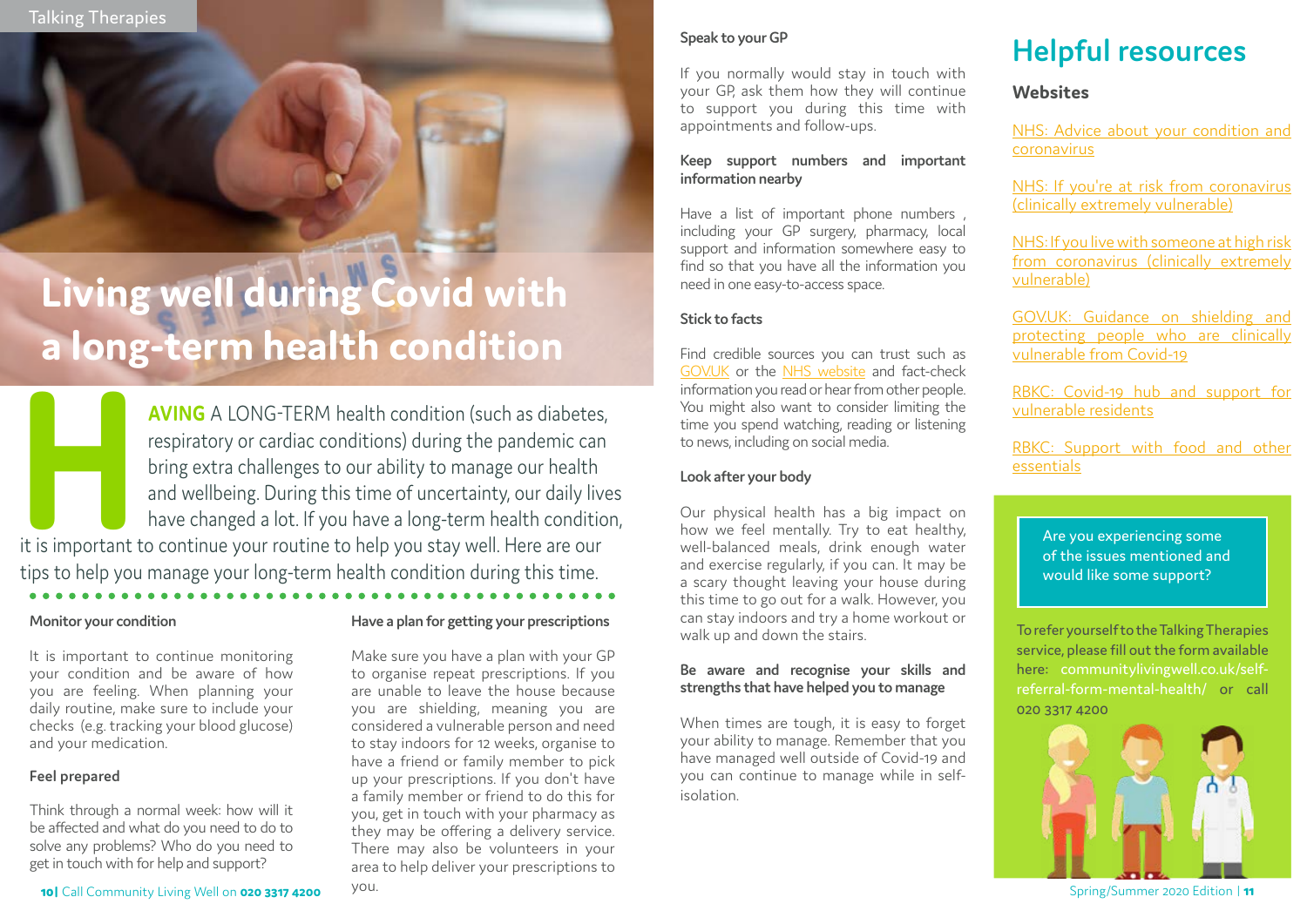**URING THIS** UNCERTAIN time, you may find yourself worrying about a range of issues coming up and feeling increasingly overwhelmed or anxious, especially during lockdown. Not being able to engage in your usual routine can about a range of issues coming up and feeling increasingly overwhelmed or anxious, especially during lockdown. Not being able to engage in your usual routine can affect your mental health and you may notice difficulties in motivating yourself or a drop in your mood. You could also be worried or anxious about things like money, family, whether you have the virus or work. It is important

to remember that you are not alone and that others are feeling it too. Anxiety and worry affects us all but may be more prominent at this time.

**Mother Tongue Counselling Story**

#### **Observe and 5-minute rule**

You may or may not know what has brought up the feelings of anxiety and worry so it is important to understand why you are feeling the way that you do. Take five minutes to think and write your worries down. Then decide which ones you would like to act on.

Ask yourself:

- What am I worried about?
- What am I reacting to?

#### **Pull back**

Once you have unearthed how you are feeling and why you are feeling that way, ask yourself what advice would you give a friend who is experiencing the same thoughts and emotions. This will help put your thoughts and emotions into perspective and will help you take a step forward into overcoming them.

#### **Know everything will be okay**

Be safe in the knowledge that if the feeling of 'What if...' occurs, you can solve it as you have with other difficulties.

#### **When does worrying and anxiety become a problem?**

When we start thinking about the future or things beyond our control, our emotions can become difficult to tolerate. These are also known as the 'What if...' scenario. When we feel anxious, adrenaline is activated in our bodies warning system resulting in anxiety symptoms. We may find the more we worry, the more we are anxious and a pattern of worry and anxiety emerges.

Whether we are anxious or worrying about the future or the present moment, there are some things we can do to help manage these thoughts and emotions.

#### **Pause and take a moment**

It is important to take a moment to yourself when you start experiencing feelings of anxiety or worry. If you are in the middle of doing something or in the presence of other people, excuse yourself and find a space where you can pause, breathe and take a moment.

#### **Why do I feel anxious and worried?**

Fear, anxiety and worry are understandable and inevitable emotions. It is our natural response to difficulties. Think about worry as a form of self-talk in our minds where we air out our current problems; it helps us make decisions and take actions to problem solve. Feelings of anxiety and worry can be a good thing as they act as current thoughts that require attention, for example, having to wash your hands after going out or touching surfaces and keeping a safe distance to prevent the spread of coronavirus.

To refer yourself to the Talking Therapies service, please fill out the form available here: [communitylivingwell.co.uk/self](https://communitylivingwell.co.uk/self-referral-form-mental-health/)[referral-form-mental-health/](https://communitylivingwell.co.uk/self-referral-form-mental-health/) or call 020 3317 4200

Are you experiencing some of the issues mentioned and would like some support?

Talking Therapies

### **Managing anxiety and stress during lockdown**

#### **Helpful resources**

Free guide to managing worry and anxiety - available in different languages. [Download it here.](https://www.psychologytools.com/articles/free-guide-to-living-with-worry-and-anxiety-amidst-global-uncertainty/)

Central and North West London Helpful Resources have self-help booklets and workbooks.

[Visit CNWL Talking Therapies website.](https://talkingtherapies.cnwl.nhs.uk/how-we-can-help/helpful-resources)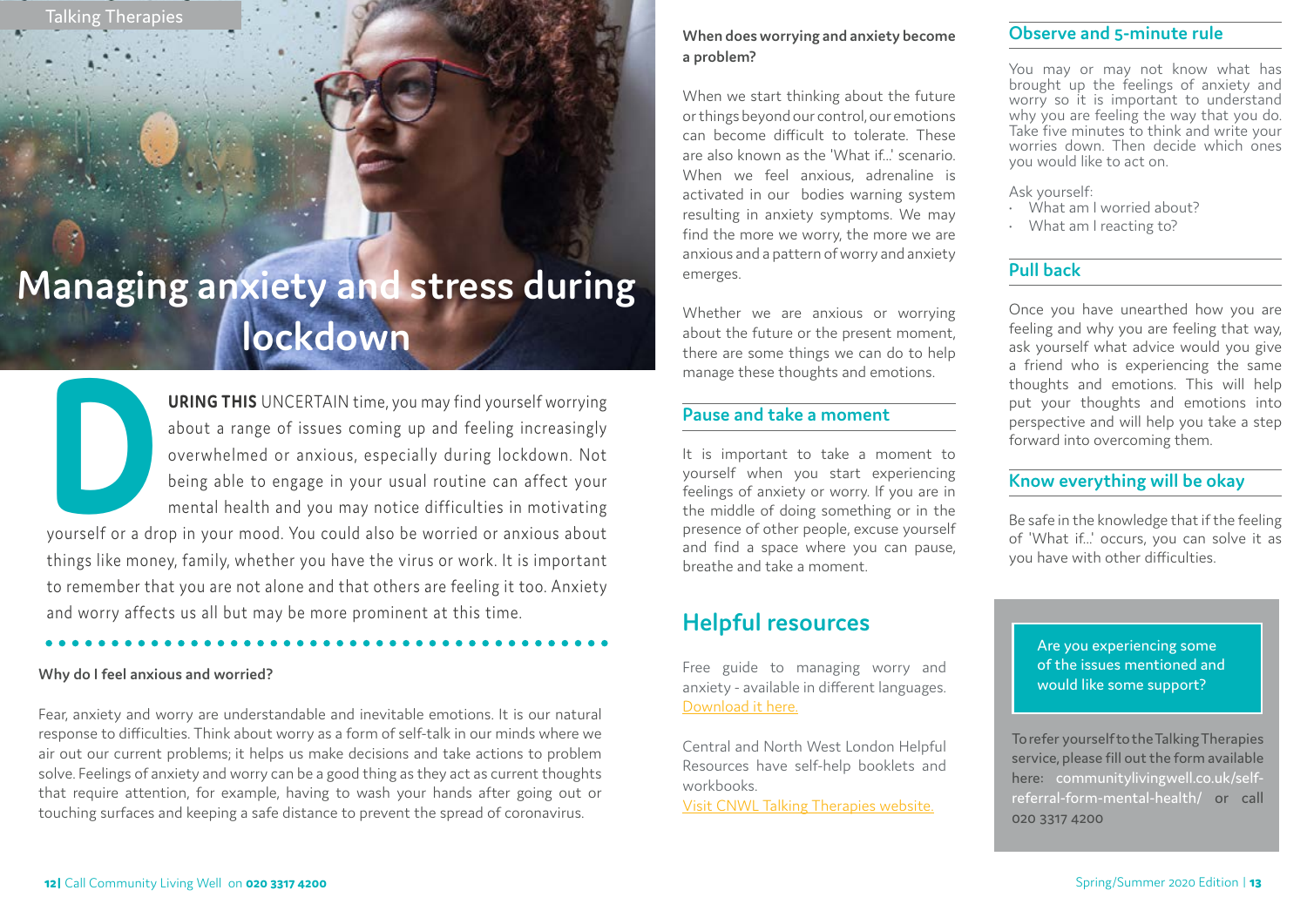**LE SAMPLE SAMPLE SAMPLE SAMPLE SAMPLE SAMPLE SAMPLE SAMPLE SAMPLE SAMPLE SAMPLE SAMPLE SAMPLE SAMPLE SAMPLE SAMPLE SAMPLE SAMPLE SAMPLE SAMPLE SAMPLE SAMPLE SAMPLE SAMPLE SAMPLE SAMPLE SAMPLE SAMPLE SAMPLE SAMPLE SAMPLE S be** emotionally **devastating - whether that be a partner, family member, friend or pet -** 

Bereavement is the experience of losing someone important to us. It is characterised by grief, which is the process and the range of emotion we go through as we gradually adjust.

**at the moment because of changes taking place to try and stop the spread of coronavirus (Covid-19). We have compiled some information on bereavement, things that can help and resources to help you if you need advice or are struggling to cope.**

Feelings of grief can also happen because of other types of loss and changes in circumstances, for example:<br>  $\cdot$  the end of a relationship

**14|** Call Community Living Well on **020 3317 4200**

#### **What is bereavement?**

- 
- 
- the loss of a job<br>• a decline in the mental or physical health of someone we care about.

Bereavement affects everyone in different ways, and can involve a range of emotions. Grieving has no time limit. People deal with bereavement in their own way and in their own time.

In these challenging times, bereavement and grief may be particularly difficult to process but there are things we can all do to help.

#### **Bereavement advice and support**

**Whether you're experiencing bereavement, or know someone who is, and need emotional or practical support, get in touch with these helplines or visit their website for more information.**

You don't have to be alone with your grief, even if you may be physically alone. Call or text a friend or family member or contact a helpline if you need to talk to someone.

#### **[NHS Bereavement Helpline](https://www.nhs.uk/conditions/coronavirus-covid-19/bereavement-advice-and-support/)**

Contact this helpline for advice, guidance and practical support following a bereavement. The helpline is open everyday from 8am to 8pm

Phone: 0800 2600 400

#### **[Cruse Helpline](https://www.cruse.org.uk/get-help/coronavirus-dealing-bereavement-and-grief)**

Contact the Cruse Helpline for support and advice on some of the practical things that need to be done following the death of a loved one.

Phone: 0800 808 1677

#### **[Cruse Bereavement Care](http://www.kchf-cruse.org.uk)**

The Kensington and Chelsea branch of Cruse Bereavement Care has information on some of the normal emotions you may feel after the loss of a loved one. They also offer bereavement counselling to help people who are having difficulty coping with bereavement.

Phone: 020 8964 3455 Email: [kchf@cruse.org.uk](mailto:kchf%40cruse.org.uk?subject=) Website: [www.kchf-cruse.org.uk](http://www.kchf-cruse.org.uk/)

#### **Talk to someone**

Being bereaved can be one of the loneliest experiences that you or someone you love may go through. Being around family and friends can be one of the most helpful ways to cope. If you are not able to be with family and friends due to lockdown, feelings of grief and loneliness may intensify.

#### **Look after yourself**

While this may sound obvious, sometimes it's easy to forget and you want to hide away. Try and get some fresh air and sunlight everyday - even opening a window can help. If you can, go outside for a run or walk or do some exercises at home, such as walking up and down the stairs. Keep a regular routine of getting up and dressed and have your meals at regular times, whether you are on your own or with a family group.

#### **It is okay to not feel okay**

You may find some days you have more energy and the grief is not all consuming and this may make you feel guilty. This is normal and is all part of grieving. Equally, there may be days when you feel you are struggling this Is normal too.

#### **Supporting someone who is bereaved**

You might have friends or family who have been feeling bereaved and you may not know how best to support them. Staying in contact and letting them know you are there for them to talk about their feelings can be enormously helpful.

### **Coping with bereavement during isolation**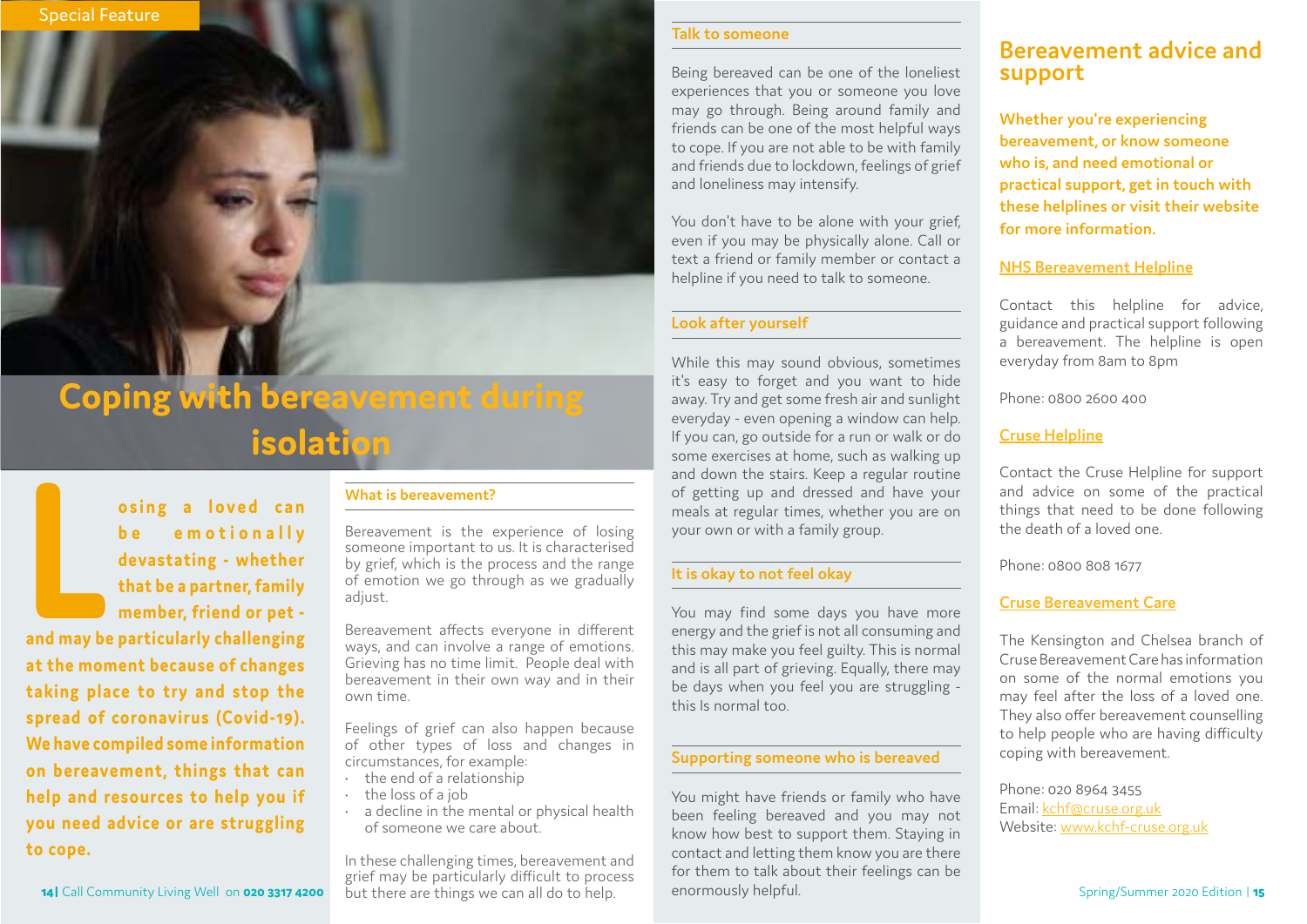## Employment during the **pandemic**

#### **What is furlough?**

The term furlough essentially means sending employees home when there is not enough work to do, with a guaranteed payment to them, until the company has sufficient work so they can bring the employee back. If this happens, the government has announced a Job Retention Scheme which will provide grants to companies to pay their employees 80% of their wages, capped at £2,500 a month providing they joined the company before 19 March 2020. It would be up to the employer if they want to top up the 80% to 100%. Workers on zero-hour contracts can also be furloughed. In all instances, if the employee does not agree to be furloughed, then the company could proceed with a redundancy process following the usual procedure. Furlough doesn't mean termination of contract; you are still employed by them but you cannot work for them during this period. You can however work for another employer.

URING THESE UNCERTAIN times, your job may be affected as a result of the coronavirus pandemic. We've compiled some information on what furlough is and how it may affect you, tips on how you can find temporary work and wher **as a result of the coronavirus pandemic. We've compiled some information on what furlough is and how it may affect you, tips on how you can find temporary work and where you can find more information and support.**

Rules on annual leave laid out by the government have been relaxed. Previously, employers were handed penalty notices if their employees didn't take their annual leave. The new rules mean up to 4 weeks of unused leave can be carried into the next 2 years. You will continue to accrue annual leave whilst on furlough.

#### **Looking for work during coronavirus**

Although some businesses have been forced to close until further notice, there are still some who continue to operate by working from home or are considered essential roles. For non-essential roles, your interview would likely be over the phone or video call and essential roles such as supermarket assistants, would be a face to face interview. Get in touch with our employment team for some interview tips.

#### **Where can I find work?**

In response to the virus, there is a huge recruitment drive for people to fill essential roles. Supermarkets would be looking for store assistants, delivery drivers and warehouse workers; you can find opportunities on individual company websites. The NHS are keen for retired nurses, doctors and healthcare assistants to return, as well as those interested in roles such as porters, cleaners, bed buddies, ward helpers and support workers. These roles are advertised on the [NHS Jobs website.](https://www.jobs.nhs.uk/) Other essential roles include food delivery drivers for companies like [Uber Eats](https://www.uber.com/gb/en-gb/deliver/) and [Deliveroo](https://deliveroo.co.uk/apply) to service those who are self-isolating.

This could be a good time to explore new options, learn a new skill or update your CV. The employment team are not taking face-to-face appointments during Covid-19 but they may be able to support you remotely via telephone or online services. To refer to our employment service please fill out the self-referral [form found on our website.](https://communitylivingwell.co.uk/self-referral-form-mental-health/)

#### **If you are experiencing some of the issues mentioned...**

#### **I'm self-employed. Can I get support?**

If you're self-employed, there is support for you. The government has recently introduced a [Self-Employment Income](https://www.gov.uk/guidance/claim-a-grant-through-the-coronavirus-covid-19-self-employment-income-support-scheme) [Support Scheme \(SEISS\).](https://www.gov.uk/guidance/claim-a-grant-through-the-coronavirus-covid-19-self-employment-income-support-scheme) Under this scheme, self-employed workers will be able to apply for taxable grants up to 80% of profits (capped at £2,500 a month) to combat loss of income due to the coronavirus pandemic. The government will look at your tax returns from the last 3 years to see if you're eligible. In addition, you need:

- To have filed a tax return for 2018/19
- To have self-employed profits that are less than £50,000 per year and it must make up more than half of your total income

You don't need to apply for this scheme. HMRC will contact you if they think you are eligible.

#### **More information**

Citizens Advice have more information about the [Self Employment Income](https://www.citizensadvice.org.uk/work/coronavirus-if-youre-self-employed/) [Support Scheme \(SEISS\).](https://www.citizensadvice.org.uk/work/coronavirus-if-youre-self-employed/)

If you are not eligible for SEISS, the temporary Coronavirus Business Interruption Loan Scheme is open to self-employed people and offers access to loans, overdrafts, invoice finance and asset finance of up to £5 million for up to six years. More information can be found on the [GOV.UK website.](https://www.gov.uk/guidance/apply-for-the-coronavirus-business-interruption-loan-scheme)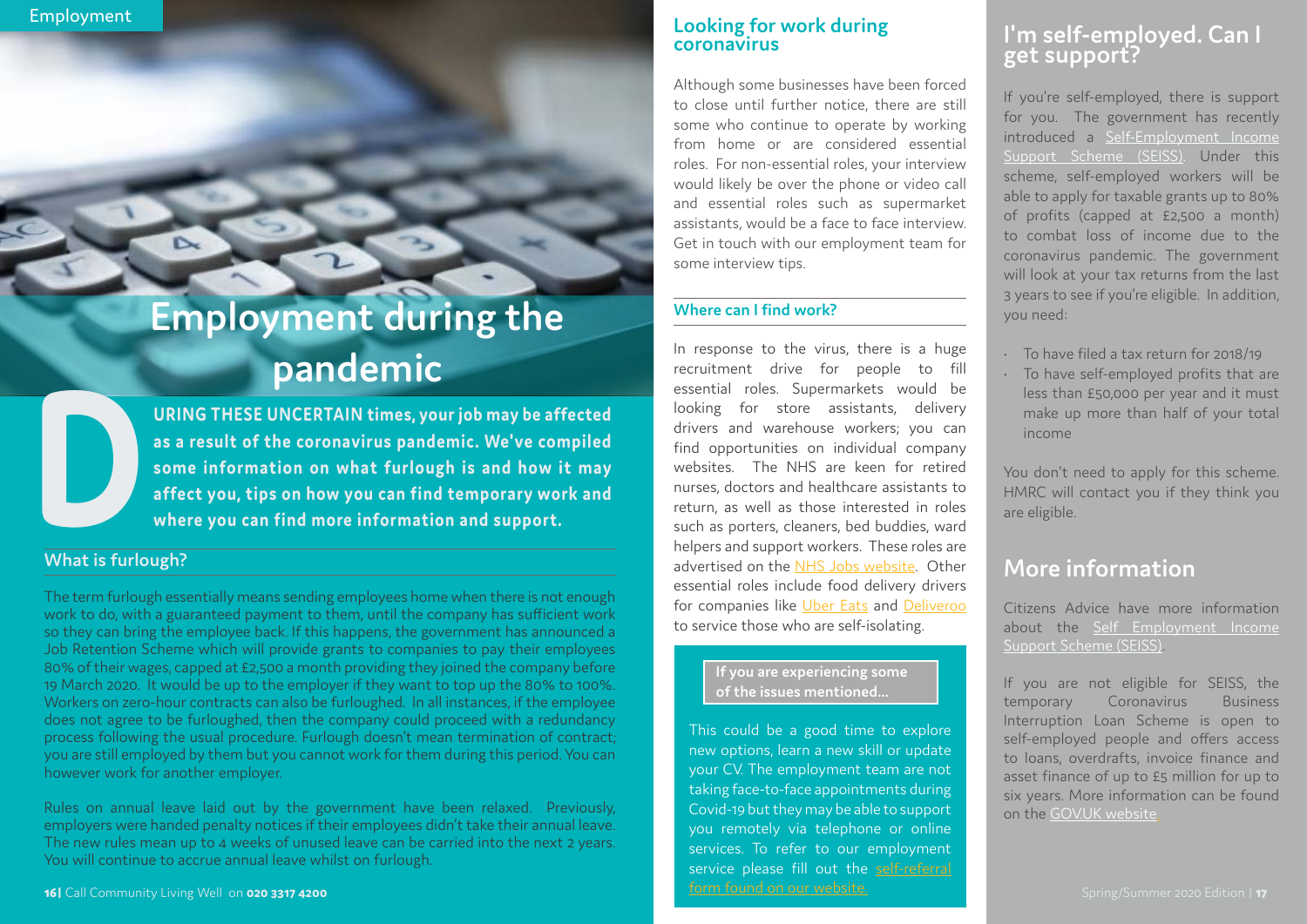**8 Navigators**

#### **I have been furloughed...**

Your employer can use the government Coronavirus Job Retention scheme to pay you. You need to be paid through PAYE and on the payroll on or before 19 March 2020. Your employer will need to inform the government you have been furloughed and you will be paid 80% of your normal pay. You can read more on how furlough may impact you on the [Citizen's Advice](https://www.citizensadvice.org.uk/work/coronavirus-if-your-employer-has-told-you-not-to-work/)  [Website.](https://www.citizensadvice.org.uk/work/coronavirus-if-your-employer-has-told-you-not-to-work/)

#### **I am self-employed**

You may be able to claim contributionbased or new-style Employment Support Allowance (ESA) if you are self-isolating. This is based on your National Insurance contributions for 2 tax years (2017-2018, 2018-2019). For a step-by-step process of applying for ESA, you can visit the [Citizen's](https://www.citizensadvice.org.uk/benefits/sick-or-disabled-people-and-carers/employment-and-support-allowance/help-with-your-esa-claim/claiming-new-style-esa/)  [Advice Website.](https://www.citizensadvice.org.uk/benefits/sick-or-disabled-people-and-carers/employment-and-support-allowance/help-with-your-esa-claim/claiming-new-style-esa/)

The job-centre has suspended most face-to-face meetings and assessments until June 2020. Some assessments may be held over the phone, it is important to keep up-to-date following your application to ensure you have provided all of the information requested.

020 HAS BROUGHT<br>
alot of uncertainty<br>
to everyone across<br>
the world. Financially<br>
things have changed<br>
for a lot of people, with alot of uncertainty to everyone across the world. Financially things have changed lockdown, furlough and shielding being introduced along with redundancies being made. These are all temporary and there is support available.

Our Navigators have put together some information to help you navigate through the support you may be eligible for.

Visit the [GOV.UK website to find out](https://www.gov.uk/pip/how-to-claim) [more information on PIP.](https://www.gov.uk/pip/how-to-claim)

To check what benefits you may be eligible for, you can use the [Benefits](https://www.gov.uk/benefits-calculators) [Calculator on the GOV.UK website.](https://www.gov.uk/benefits-calculators)

#### **I am struggling to pay my bills**

You may be struggling to pay your rent, Council Tax, mortgage and energy bills.

While it is important that you do not ignore your bills, some bills may cause you more problems if they are left unpaid. These are priority debts. [You](https://www.citizensadvice.org.uk/debt-and-money/help-with-debt/dealing-with-your-debts/work-out-which-debts-to-deal-with-first/) [can check if you have priority debts on](https://www.citizensadvice.org.uk/debt-and-money/help-with-debt/dealing-with-your-debts/work-out-which-debts-to-deal-with-first/) [the Citizen's Advice Website](https://www.citizensadvice.org.uk/debt-and-money/help-with-debt/dealing-with-your-debts/work-out-which-debts-to-deal-with-first/).

You can apply for UC online, using a simple [step-by-step process.](https://www.gov.uk/universal-credit) You will need to do an identity check and use your online UC journal to work with your job coach.

For further support with your specific problem, you can [visit the Citizen's](https://www.citizensadvice.org.uk/debt-and-money/if-you-cant-pay-your-bills-because-of-coronavirus/) [Advice website and talk to a debt](https://www.citizensadvice.org.uk/debt-and-money/if-you-cant-pay-your-bills-because-of-coronavirus/) [adviser.](https://www.citizensadvice.org.uk/debt-and-money/if-you-cant-pay-your-bills-because-of-coronavirus/)

# **Applying for extra support during the coronavirus pandemic**

**The team are currently working remotely and are not taking faceto-face appointments but they may be able to support you remotely via telephone and online services.** 

**To refer to our Navigator service, please [fill out the self-referral form](https://communitylivingwell.co.uk/self-referral-form-mental-health/) or call 020 3317 4200.**

**If you are experiencing some of the issues mentioned...**

#### **Can I get Statutory Sick Pay (SSP)?**

This may be relevant to you if you have to self-isolate because you or someone you live with has sysmptoms of coronavirus. To be eligible for SSP you need to:

- Be an employee
- Earn more than £118 a week
- Be sick for four full days or more in a row (including non-working days)
- Follow your employer's rules for getting sick pay

[You can check your rights to sick pay on](https://www.acas.org.uk/coronavirus)  [the ACAS website](https://www.acas.org.uk/coronavirus).

#### **I have never claimed benefits**

If you have not claimed benefits before you may be eligible to apply for one of the following:

#### **Universal Credit (UC)**

#### **Personal Independence Payment (PIP)**

This is the new Disability Allowance. You start your claim after a short phone interview by calling 0800 917 2222. The Department of Work and Pension (DWP) will then send you a PIP application form that asks for information about how your health condition/disability affects you. You must send the form back to the DWP before the date allocated on the front of the form.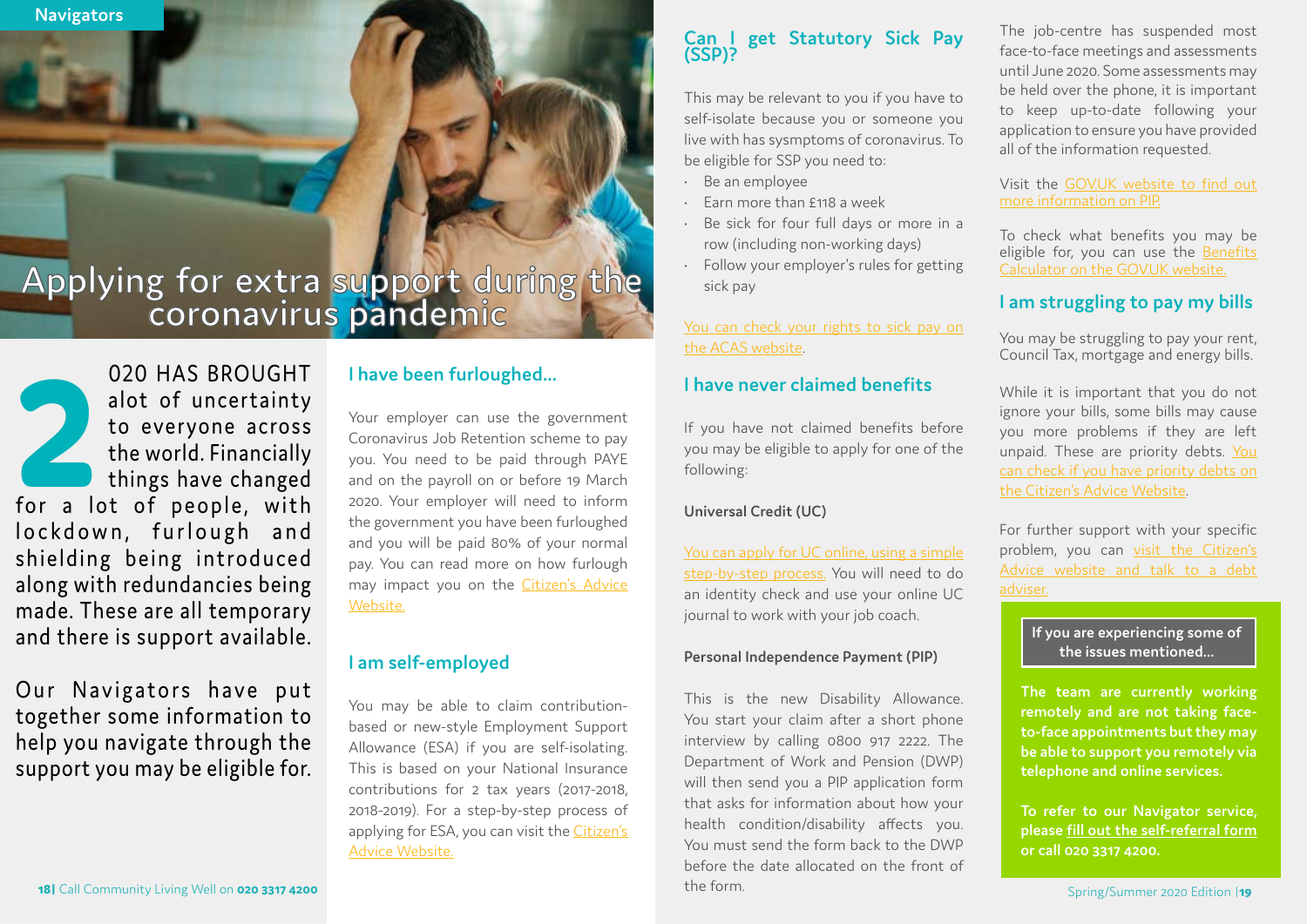To refer yourself to the Peer Support service, please fill out the form available here: **[communitylivingwell.](https://communitylivingwell.co.uk/self-referral-form-mental-health/) [co.uk/self-referral-form-mental](https://communitylivingwell.co.uk/self-referral-form-mental-health/)[health/](https://communitylivingwell.co.uk/self-referral-form-mental-health/)** or call 020 3317 4200.

**If you are interested in joining Peer Support...**



**ACTING ON GOVERNMENT guidance in March, Peer Support have suspended their face-to-face support service and changed to a new way of working to provide remote mental health support to people through this challenging time. R Support have suspended their face-to-face support service and changed to a new way of working to provide remote mental health support to people through this challenging time. Read on to find out [Kensington and Chelsea Mind](http://www.kcmind.org.uk).**

Peer Support are offering:

- Remote mental health support by telephone, email or digital media all according to your preference
- Wellbeing planning to help people cope with life at home
- Information and support to access other services you may need during this time
- Information and support to help you access help if you are in a crisis

# Peer Support: We have changed the **way we work but we are still here to help**

This has resulted in information gathering, supporting and signposting to the Covid-19 Hubs, our colleagues in Community Living Well and our community networks in Kensington and Chelsea.

To maximise opportunities and resources, Peer Support have been working as one integrated service with Kensington and Chelsea Mind to expand their offer to include:

- Nature workshops
- IT skills support
- DIY support
- General knowledge quizzes

They are also working with colleagues in Talking Therapies to deliver webinars to help people support their mental wellbeing during this time.

As online resources have become a major focus of communication with others, we have actively been promoting [Elefriends](https://www.elefriends.org.uk/), Mind's Peer Support Community, which in May will be changing its name to [Side by Side.](https://sidebyside.mind.org.uk/)

For Mental Health Awareness week, we invited our peers across the organisation to tweet their tips for wellbeing as part of #SpeakYourMind.



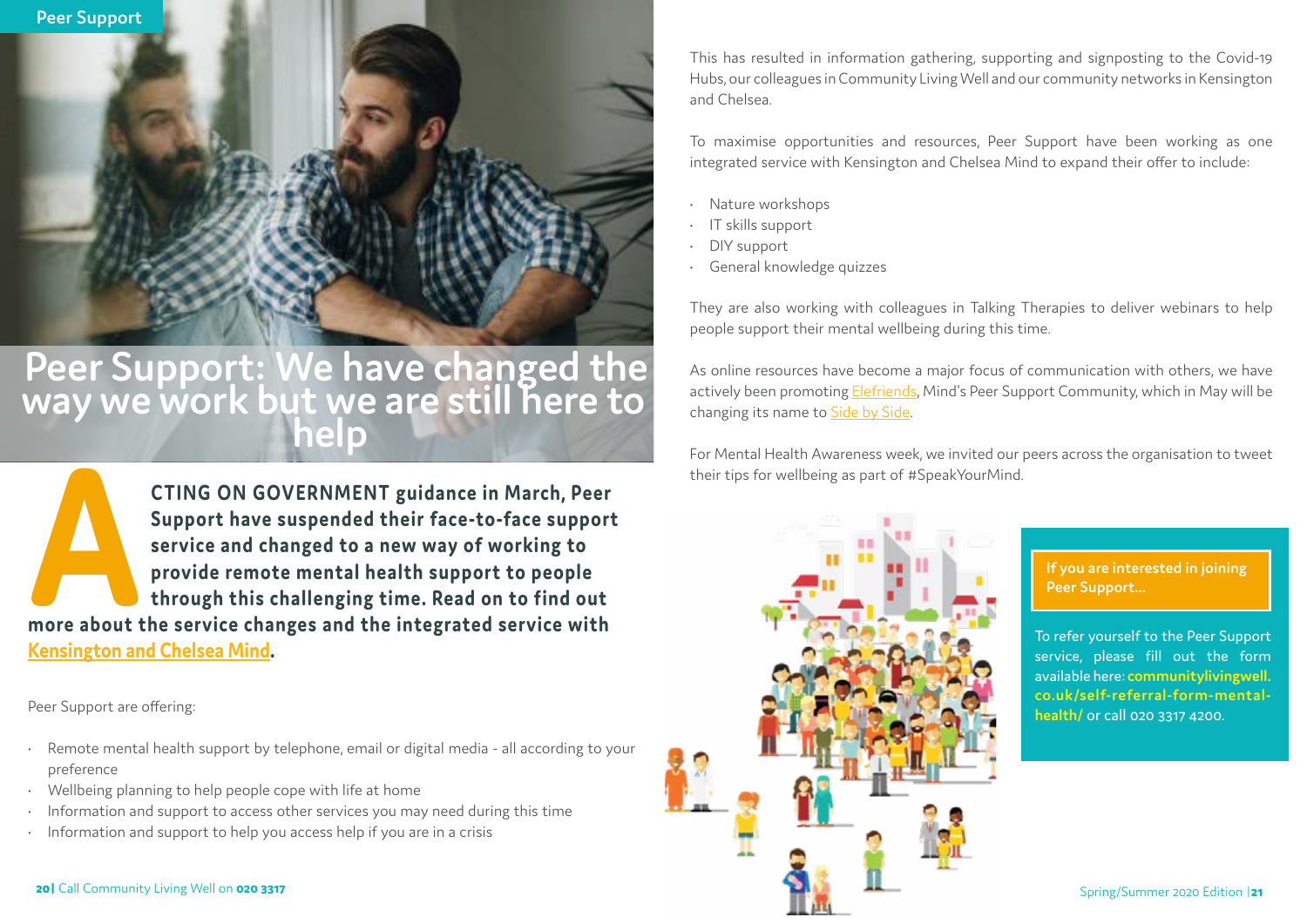$\perp$  he Clement James Centre will continue their activities, groups and learning sessions however these will be delivered through phone calls, video and online sessions.

**More Information** - [wellbeing@](mailto:wellbeing%40clementjames.org?subject=) [clementjames.org](mailto:wellbeing%40clementjames.org?subject=) or 020 7221 8810

 $\perp$  he BME forum offers a support package service available in Arabic (Moroccan and Sudanese dialects), Bangla, Farsi, French, Somali and Spanish. This service will be offered over the phone.

#### **Clement James Wellbeing Programme**

olunteering on Prescription are offering online/phone Wellbeing workshops and online/phone social coffee mornings and afternoons and quizzes. If you are feeling isolated, you can be matched with a telephone befriender volunteer. If you would like to volunteer to help during Covid-19, they can find opportunities for you.

#### **More Information** - [nafsika.thalassis@](mailto:nafsika.thalassis%40bmehf.org.uk?subject=) [bmehf.org.uk](mailto:nafsika.thalassis%40bmehf.org.uk?subject=) or 0795 8479 217

### **Emotional Help in your Language**

**W** Recipe, My Story are providing support to their current clients. You may register your interest in joining the service for when sessions are back up and running.

### **Volunteering on Prescription**

<sup>o</sup>lay reading sessions will continue to be offered online through Zoom on Tuesdays and Fridays[.](mailto:https://voluntarywork.org.uk/?subject=)

#### **More Information** - [louisa.sch@vckc.org.uk](mailto:louisa.sch%40vckc.org.uk?subject=)

**My Recipe, My Story**

**More Information** - [info@clyd.co.uk](mailto:info%40clyd.co.uk?subject=) or 0790 3865 156

#### **Well Read Play Reading**

#### **More Information** - [wellread@](mailto:wellread%40theplaygroundtheatre.london?subject=) [theplaygroundtheatre.london](mailto:wellread%40theplaygroundtheatre.london?subject=)

 $\mathcal{W}_e$  offer six different Self-Care services. Due to the coronavirus outbreak, some of the services have changed the way they are being delivered. You can find out more about the different Self-Care services on the Community Living Well website. If you are interested in registering to the services, get in touch with the team directly or [complete a self-referral form](https://communitylivingwell.co.uk/wellbeing-services-referral-form/).

> **'For an hour and half you are taken out of your same old lock-down surroundings and transported to the Highland moors, the crofter's cottage, the London Palladium etc'**

**P**<br>This service is currently not being delivered however you can register to have the team call you to check on you and your neighbour.

**Find out more about...**

**'I just wanted to say how much I am enjoying these play reading sessions. It has made such a difference to the lockdown situation. I really look forward to Tuesdays and Fridays. It transports me away from all the worry and terrible news… I also love the variety, from old favourites such as Beckett to new playwrights who I'd never encountered.'**

**'Amid this crisis, it's great to have something so enjoyable and mentally stimulating to do. And while we are still stuck in our homes, it feels as though we have been out and enjoyed the company of others for a while. I've enjoyed all of the plays that we've read.'**

**Well Read runs every Tuesday at 2pm and every Friday at 11am on Zoom. Sessions usually last for 75-90 minutes. There's no pressure to read, so if you'd rather just listen that's absolutely fine. Email Paul O'Mahony at [wellread@](mailto:wellread%40theplaygroundtheatre.london?subject=) [theplaygroundtheatre.london](mailto:wellread%40theplaygroundtheatre.london?subject=) and he'll send you the details for each session in advance.** 

 $\mathbb{P}$ lay reading is a great opportunity to escape, get creative, explore characters and meet new people. Since lockdown, Well Read sessions have been a great channel for helping people connect with one another. Paul O'Mahony from The Playground Theatre explains how Well Read works and shares feedback from attendees of the online sessions.

## **Self-Care Services Update**

#### **More Information** - [teresa@](mailto:teresa%40communitymassagelondon.co.uk?subject=)

[communitymassagelondon.co.uk](mailto:teresa%40communitymassagelondon.co.uk?subject=) or 0754 4108 406

#### **Massage Therapy**

### W**ell** R**ead** P**lay** R**eading**

Well Read is a programme run by The Playground Theatre. The premise is simple – we meet together to read plays and talk about them. Every session is run by one of our actors who will introduce the play and hand out parts as we read, to ensure that everyone who wants to read gets the chance to. The plays we read vary enormously – we've read everything from Greek tragedy to modern farce – but we always want to choose material that people will enjoy and can find accessible.

Well Read started two years ago at St Charles – The Playground's co-artistic director Anthony Biggs worked with One Community Project Lead Cate Latto to organise weekly play readings as part of their wider One Community programme. The sessions were enormously popular - we constantly heard from participants about how our sessions were a brilliant way to meet, have fun, and discuss ideas and themes without feeling the stress of making it personal. The various worlds we explored in the plays meant all participants could enjoy the experience.

After everything went into lockdown we felt the need for Well Read was even greater. These sessions are wonderful for helping to deal with issues connected with isolation which is what many of us are now coping with. We started our online groups six weeks ago and the response has been fantastic:

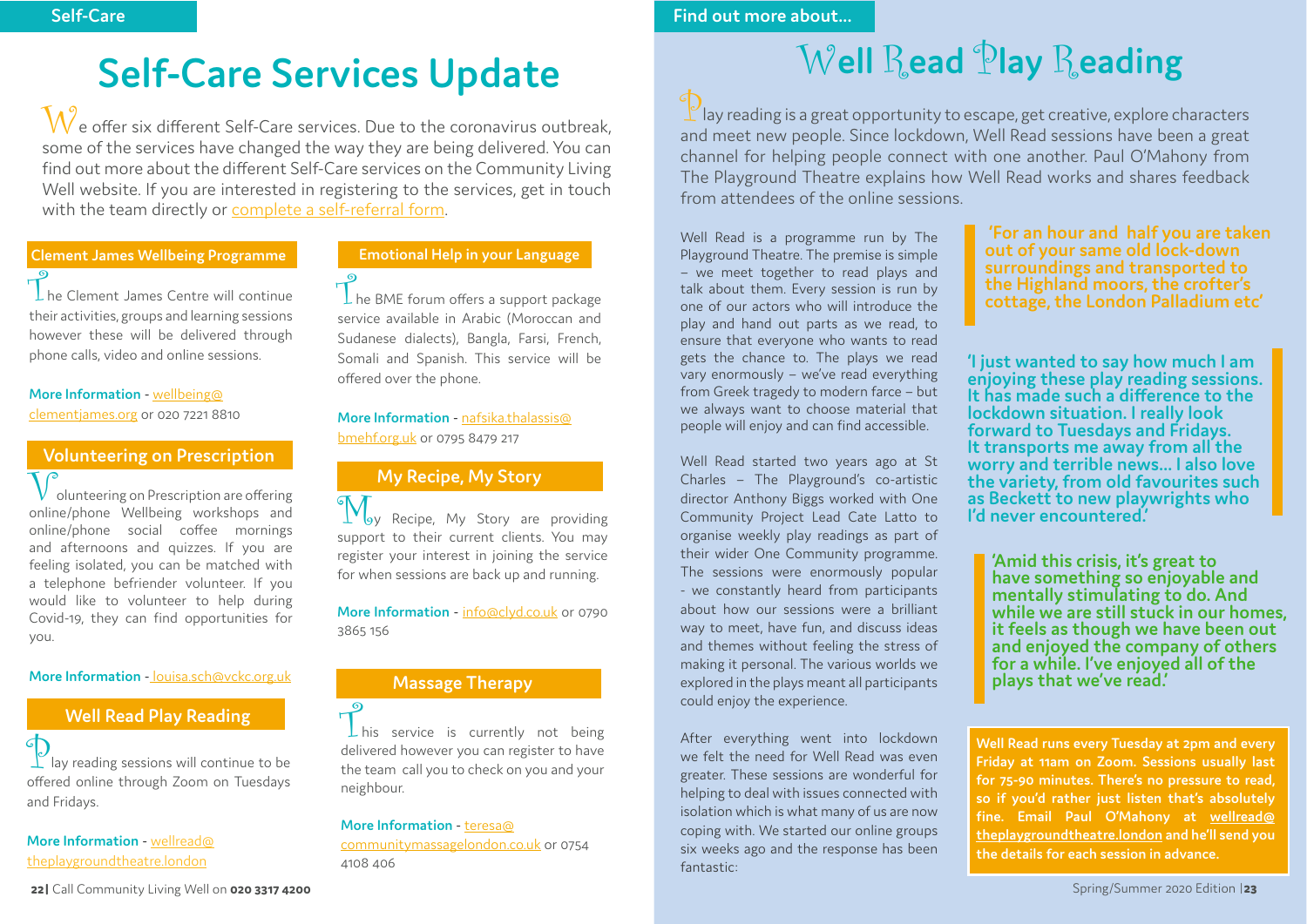# Primary Care Liaison Nurse:<br>Service Update

**The Primary Care Liaison Nurse Team can provide assessment and support to you and your GP for things such as specialist advice on treatment options, including medication advice and clinical support. They can also help you to manage your mental health and find solutions to life's challenges.** 

**Referrals are made through your GP. If you feel this service could help you, book an appointment with your GP so you can talk through your options with them.** 

The [Primary Care Liaison Nurse Team](https://communitylivingwell.co.uk/how-we-can-help-mental-health/primary-care-liaison-nurse-kensington-chelsea-westminster/) are not offering face-to-face appointments. Instead, they are offering telephone consultations and online appointments using platforms such as Zoom.

You may experience a longer than usual wait time for your first contact as the team experience some disruptions to their service. Some individuals may find that they are offered support as an alternative to seeing the Community Mental Health teams, and there may be times when you are directed to other support services that can better meet your needs.

Please do not visit our clinics if you are experiencing symptoms of coronavirus. This includes if you or anyone in your household has a high temperature or a new continuous cough – even if it is mild. You can ring 111 for information and advice and they will help you decide if you need to contact your GP.

### **Resource List**

We have compiled a list of resources in the Kensington and Chelsea and Queen's Park and Paddington area that you may find useful to help support you during this difficult time.

#### **If you or someone you know needs urgent support:**

• Contact **Central and North West London's Single Point of Access**. This service provides a first point of contact for people experiencing a mental health crisis and

- Contact your GP and ask for an urgent appointment
- is open 24 hours a day, 7 days a week. **Phone:** 020 8206 6969 or 0800 0234 650 **Email**: [cnw-tr.spa@nhs.net](mailto:cnw-tr.spa%40nhs.net?subject=)

#### **If you or some else you know is at risk, you can visit an Accident and Emergency (A&E)**

- **• Chelsea and Westminster Hospital** 369 Fulham Road, London SW10 9NH
- **• The Royal Marsden Hospital** 203 Fulham Road, London Sw3 6JJ
- **• St Mary's Hospital** Praed Street, London W2 1NY

#### **If you feel your situation is getting worst, contact 999**

For listening support, there are a number of helplines you can contact:

#### **• The Samaritans**

They can be contacted for free, confidential support, 24 hours a day, 7 days a week: Call 116 123 or visit [www.samaritans.org](http://www.samaritans.org)

#### **• SANEline**

Sane is a UK mental health charity and runs an out of hours mental health helpline offering specialist emotional support and information to anyone affected by mental illness, including family, friends and carers. SANEline is open 7 days a week every day of the year from 4.30pm – 10.30pm. Call 0300 304 7000 or visit [www.sane.org.uk](http://www.sane.org.uk)

### **Crisis support**

### **Helplines**

#### **Need information on medication?**

If you need information or advice on medication, visit the [Central and Northwest London NHS](https://www.cnwl.nhs.uk/patients-and-carers/information-about-medicines)  [website](https://www.cnwl.nhs.uk/patients-and-carers/information-about-medicines).

#### Who are the Primary Care Liaison Nurse Team?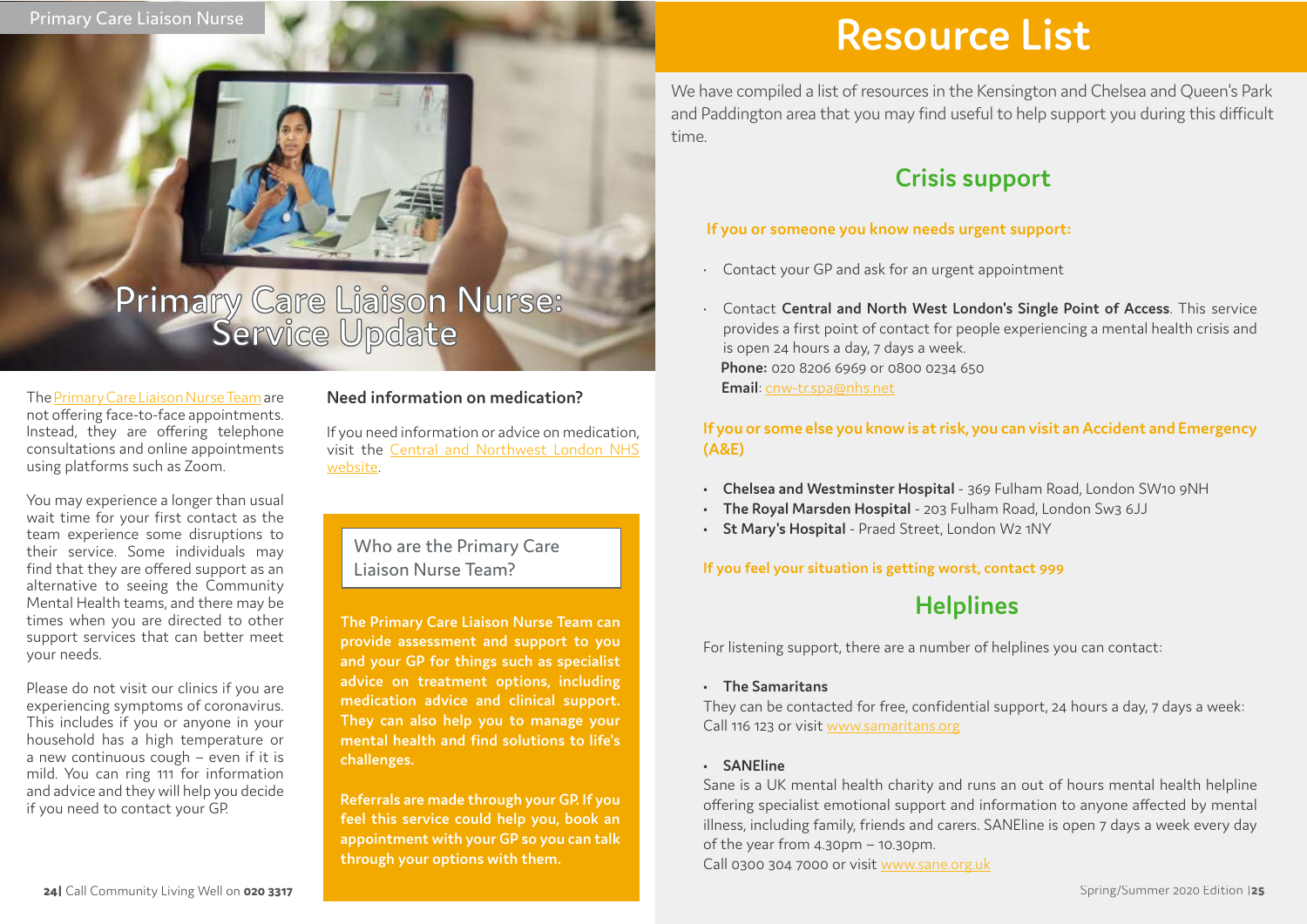Al Hasaniya provide practical and emotional support for women and their families. A programme of advice, advocacy and referral helps the women to deal with their problems and access mainstream NHS and voluntary services Call 020 8969 2292 or visit<https://www.al-hasaniya.org.uk/>

#### **• Al Hasaniya Moroccan Women's Centre**

#### **• Cruse Bereavement Care**

Cruse Bereavement Care is a national charity for people who have been bereaved. Cruse offers support to adults, young people and children to understand their grief and cope with their loss. Cruse can offer individual and group sessions. Call 020 8964 3455 or visit<http://www.kchf-cruse.org.uk>

#### **• Grenfell Health and Wellbeing**

The Grenfell Health & Wellbeing Service is a free and confidential NHS service for children and adults affected by Grenfell. They provide a range of psychological therapies and support to help you feel better if you're feeling traumatised, down, stressed or have been bereaved.

Call 020 8637 6279 or visit [www.grenfellwellbeing.com](https://grenfellwellbeing.com/)

#### **• Help Counselling**

Help Counselling offers low cost counselling and psychotherapy to a wide range of people, mainly in the west London area. As well as their core couselling service, Help offers free listening support for people in temporary accommodation, individuals and staff groups.

Call 020 7221 9974 or visit [www.helpcounselling.com](http://www.helpcounselling.com)

#### **• Hestia**

Hestia provides housing and mental health day services, including free community outreach counselling service for people who need emotional support.

Call Grove Resource Centre on 020 7221 0052 or The Oremi Centre on 020 8964 0033 Visit [www.hestia.org](http://www.hestia.org)

#### **• Kensington and Chelsea Mind**

A local charity affiliated to national Mind that provides advice, information and signposting to local services and recovery focused support services for people who are experiencing mental health difficulties Call 020 8964 1333 or [www.kcmind.org.uk](http://www.kcmind.org.uk)

**• Midaye Somali Development Network**

Midaye is a registered charity providing advice, advocacy, mental health support and and education services for members of the Somali community. Midaye is the coordinating group for Grenfell Community Forum.

Call 020 8969 7456 or visit [www.midaye.org.uk](http://www.midaye.org.uk)

#### **• Mind and Soul Foundation**

The Mind and Soul Foundation is a Christian organisation that aims to educate people about mental health, help people recover from mental distress and engage people with the local church and emotional health services. Call Premier Lifeline on 0300 111 0101 or visit [www.mindandsoulfoundation.org](http://www.mindandsoulfoundation.org)

#### **• SMART**

SMART is a day service offering a range of support services located in the south of the Borough, with outreach locations in north Kensington. Call 020 7376 4668 or visit [www.smartlondon.org.uk](http://www.smartlondon.org.uk)

#### **• West London Action for Children**

West London Action for Children offers a range of counselling and therapy services for children in need, and their families. They support families under stress to develop their confidence and skills to cope with the ordinary and extraordinary challenges of family life.

Call 020 7352 1155 or visit [www.wlac.org.uk](http://www.wlac.org.uk)

#### **• Elefriends (soon to be Side-by-Side)**

Elefriends is an online, moderated, peer support forum run by Mind. Elefriends is a supportive community where people can give and gain support and share experiences with people who understand, based on their own lived experience of mental health problems. Elefriends will be changing its name to [Side-by-Side.](https://sidebyside.mind.org.uk/) Sign up for Elefriends at [www.elefriends.org.uk](https://www.elefriends.org.uk/)

#### **• Easy Health**

The Easy Health website provides videos and easy-read leaflets which help people with learning disabilities understand mental health issues and mental health care: Visit [www.easyhealth.org.uk](https://www.easyhealth.org.uk/)

#### **• The Volunteer Centre**

The Volunteer Centre recruits, supports, manages and develops volunteers. Grenfell Home-Start provides support and practical assistance for people affected by the Grenfell tragedy.

Call 020 8960 3722 or visit [www.voluntarywork.org.uk](http://www.voluntarywork.org.uk)

#### **Online support**

#### **Volunteering**